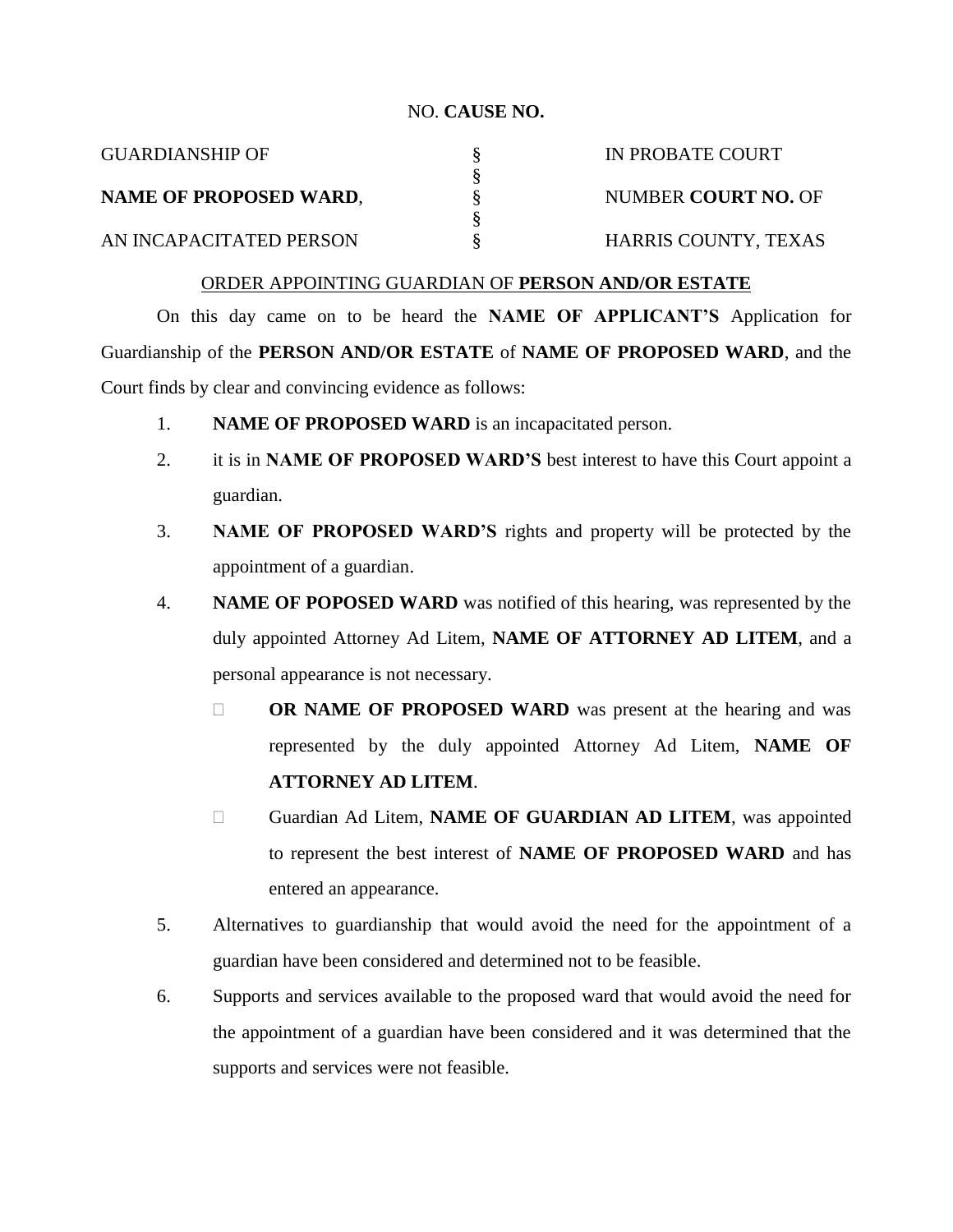The Court further finds by a preponderance of the evidence as follows:

- 1. The Court has venue of this case and jurisdiction over this matter.
- 2. No eligible person with a superior right to be appointed as guardian has applied for guardianship and **NAME OF APPLICANT**, is a proper person to serve and entitled to appointment and to act as guardian.
- 3. **NAME OF PROPOSED WARD** is totally without capacity as provided by the Texas Estates Code for self-care or property management.

**OR**

3. **NAME OF PROPOSED WARD** lacks the capacity to do some, but not all, of the following tasks necessary to care for him/herself or to manage his or her property:

Y N

- $\Box$  Make complex business, managerial, and financial decisions
- Manage a personal bank account or funds in the amount of \$\_\_\_\_\_\_
- $\Box$  Safely operate a motor vehicle
- $\Box$  Vote in a public election
- $\Box$  Make decisions regarding marriage
- $\Box$  Determine own residence
- $\Box$  Administer own medications on a daily basis
- $\square$   $\square$  Attend to basic activities of daily living (ADLS) (e.g., bathing, grooming, dressing, and walking)
- $\Box$  Attend to instrumental activities of daily living (e.g., shopping, cooking, traveling)
- $\Box$   $\Box$  Consent to medical and dental treatment, now or in the future
- $\Box$   $\Box$  Consent to psychological and psychiatric treatment, now or in the future
- 4. There  $\Box$  is  $/\Box$  is not a possibility for improvement in **NAME OF PROPOSED WARD'S** functioning. The NAME OF PROPOSED WARD should be reevaluated / should not be reevaluated to determine whether a guardianship continues to be necessary. If a reevaluation is required by this order, it should be completed by
- 5. **NAME OF APPLICANT** has proven each element required by the Texas Estates Code to create a guardianship.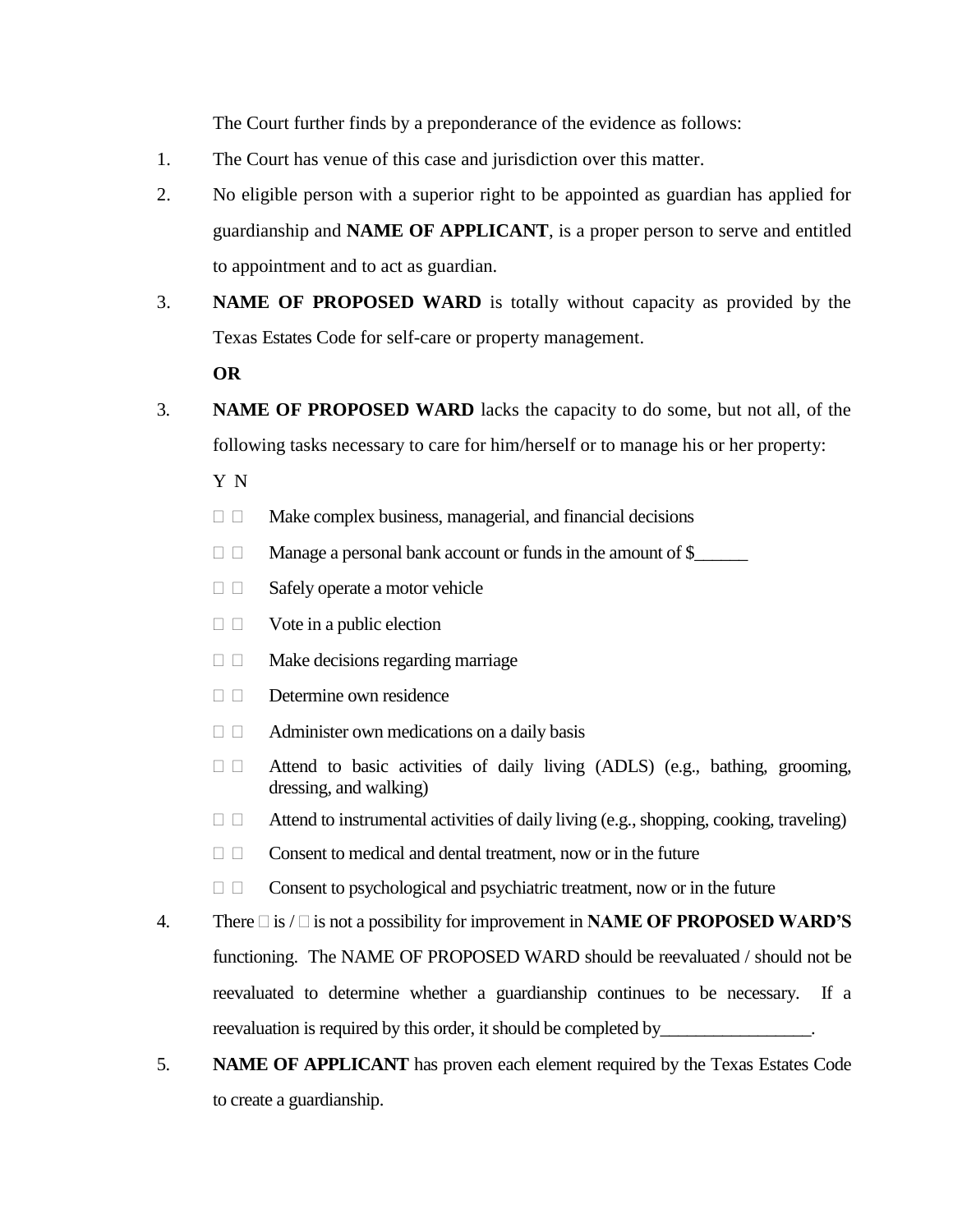It is therefore ORDERED that **NAME OF APPLICANT** is hereby appointed Guardian of the **PERSON AND/OR ESTATE** of **NAME OF PROPOSED WARD**, until said ward may be restored by further order of this Court, with full authority over the ward.

It is further ORDERED that the ward's right to vote and ward's ability to obtain or hold a driver's license are hereby terminated.

It is further ORDERED that the ward shall no longer have the right to own, possess, purchase, or use a firearm or ammunition;

It is further ORDERED that the ward's rights to make decisions regarding marriage and residential placement decisions are terminated,

It is further ORDERED that any Statutory Durable Power of Attorney which may be held by any party is hereby null and void.

It is further ORDERED that any advanced healthcare directives appropriately executed by the proposed ward prior to incapacity will not be revoked by this Order.

It is further ORDERED that, should the guardian plan to move the ward to a more restrictive residential facility, notice shall be given to the court, the ward and any other person who has requested notice.

It is further ORDERED that the guardian shall qualify upon filing the Oath and posting bond in the amount of \$\_\_\_\_\_\_\_\_\_\_\_\_\_ and the Clerk is directed to issue Letters of Guardianship to **NAME OF APPLICANT** upon said qualification.

It is further ORDERED, that the said Attorney Ad Litem is hereby discharged from further duty on this matter.

**NOTICE TO ANY PEACE OFFICER OF THE STATE OF TEXAS: YOU MAY USE REASONABLE EFFORTS TO ENFORCE THE RIGHT OF A GUARDIAN OF THE PERSON OF A WARD TO HAVE PHYSICAL POSSESSION OF THE WARD OR TO ESTABLISH THE WARD'S LEGAL DOMICILE AS SPECIFIED IN THIS ORDER. A PEACE OFFICER WHO RELIES ON THE TERMS OF A COURT ORDER AND THE OFFICER'S AGENCY ARE ENTITLED TO THE APPLICABLE IMMUNITY AGAINST ANY CIVIL OR OTHER CLAIM REGARDING THE OFFICER'S GOOD FAITH ACTS PERFORMED IN THE SCOPE OF THE OFFICER'S DUTIES IN ENFORCING THE TERMS OF THIS ORDER THAT RELATE TO THE ABOVE-MENTIONED RIGHTS OF THE COURT-APPOINTED GUARDIAN OF THE PERSON OF THE WARD.**